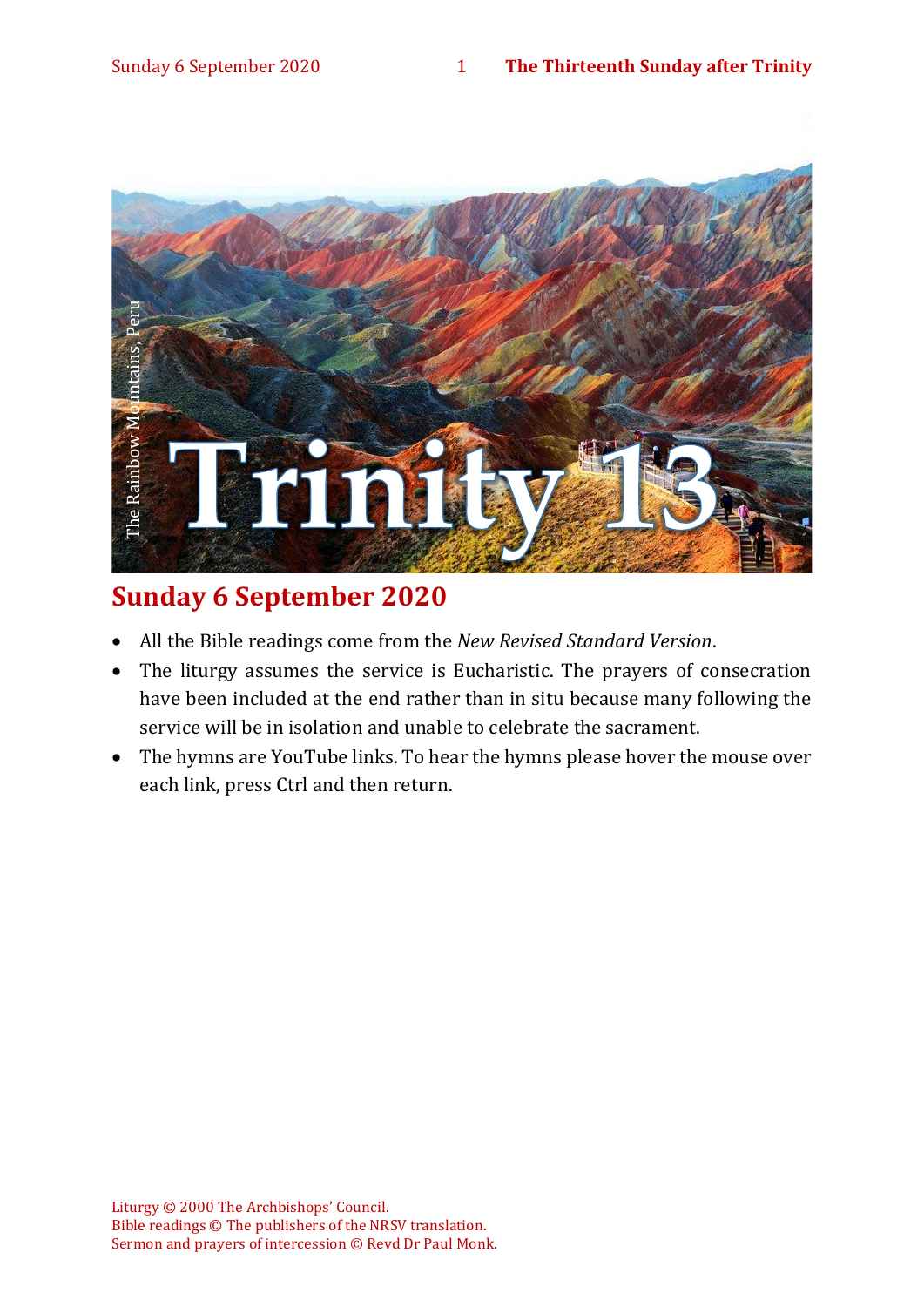# **Introduction and welcome**

HYMN 1 **[Father, we adore you](https://www.youtube.com/watch?v=PT8ee2hSd94)** (please click on this link to hear the hymn)

# **The Welcome**

In the name of the Father, and of the Son, and of the Holy Spirit

All **Amen.**

The Lord be with you

All **And also with you.**

# **The Preparation**

All **Almighty God,**

**to whom all hearts are open, all desires known, and from whom no secrets are hidden: cleanse the thoughts of our hearts by the inspiration of your Holy Spirit, that we may perfectly love you, and worthily magnify your holy name; through Christ our Lord. Amen.**

Our Lord Jesus Christ said:

The first commandment is this: 'Hear, O Israel, the Lord our God is the only Lord. You shall love the Lord your God with all your heart, with all your soul, with all your mind, and with all your strength.'

And the second is this: 'Love your neighbour as yourself.'

There is no other commandment greater than these.

On these two commandments hang all the law and the prophets.

#### All **Amen. Lord, have mercy.**

God so loved the world that he gave his only Son Jesus Christ to save us from our sins, to be our advocate in heaven, and to bring us to eternal life. Therefore, let us confess our sins in penitence and faith, firmly resolved to keep God's commandments and to live in love and peace with all.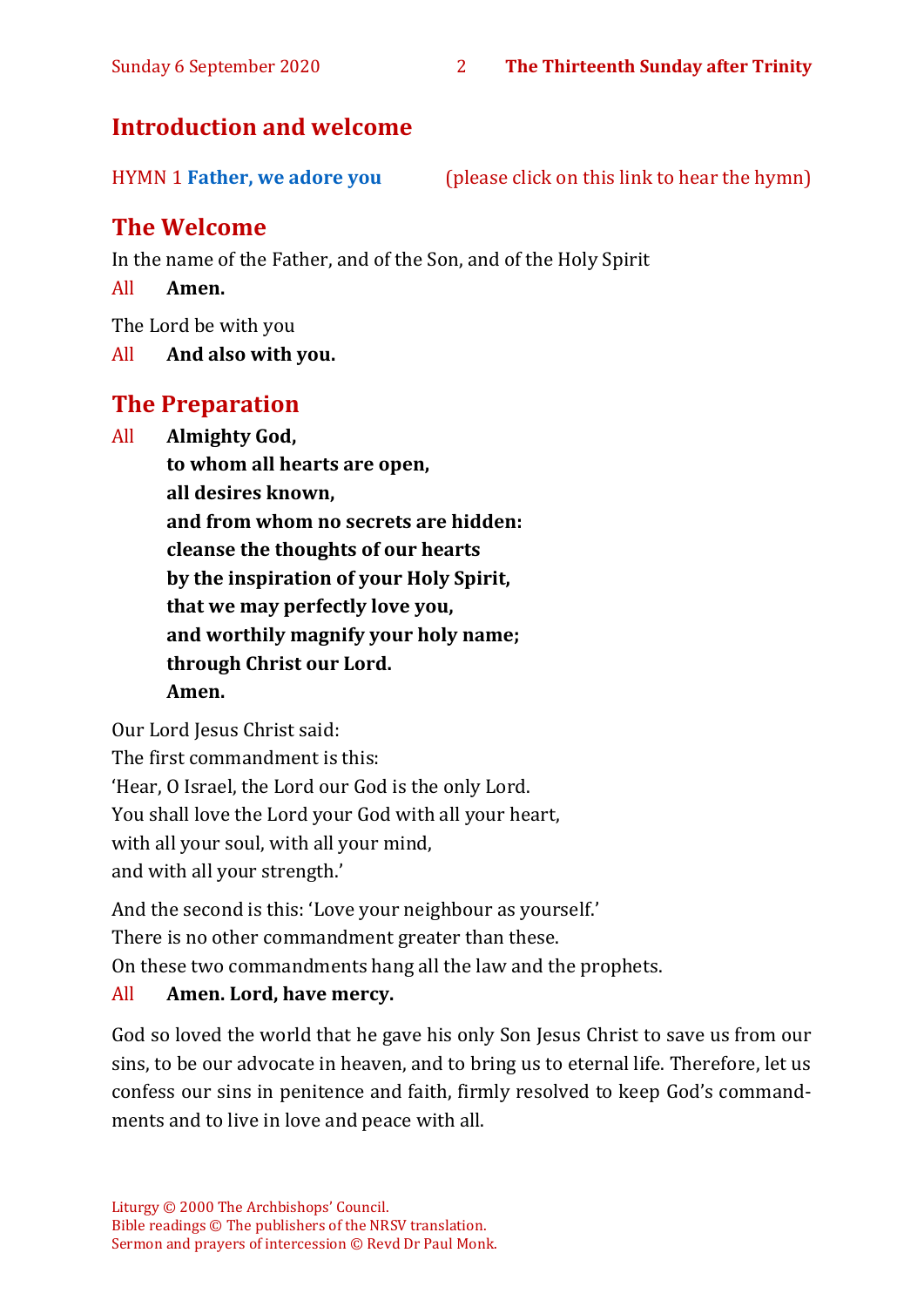All **Almighty God, our heavenly Father, we have sinned against you and against our neighbour in thought and word and deed, through negligence, through weakness, through our own deliberate fault. We are truly sorry and repent of all our sins. For the sake of your Son Jesus Christ, who died for us, forgive us all that is past and grant that we may serve you in newness of life to the glory of your name. Amen.**

Almighty God,

who forgives all who truly repent, have mercy upon you, pardon and deliver you from all your sins, confirm and strengthen you in all goodness, and keep you in life eternal; through Jesus Christ our Lord. All **Amen.**

# **The Gloria**

This version of the Gloria is sung to the tune of 'Cwm Rhondda'. Click **[here](about:blank)** for the tune.

All **Glory be to God in Heaven, Songs of joy and peace we bring, Thankful hearts and voices raising, To creation's Lord we sing. Lord we thank you, Lord we praise you, Glory be to God our King: Glory be to God our King.**

> **Lamb of God, who on our shoulders, Bore the load of this world's sin; Only Son of God the Father,**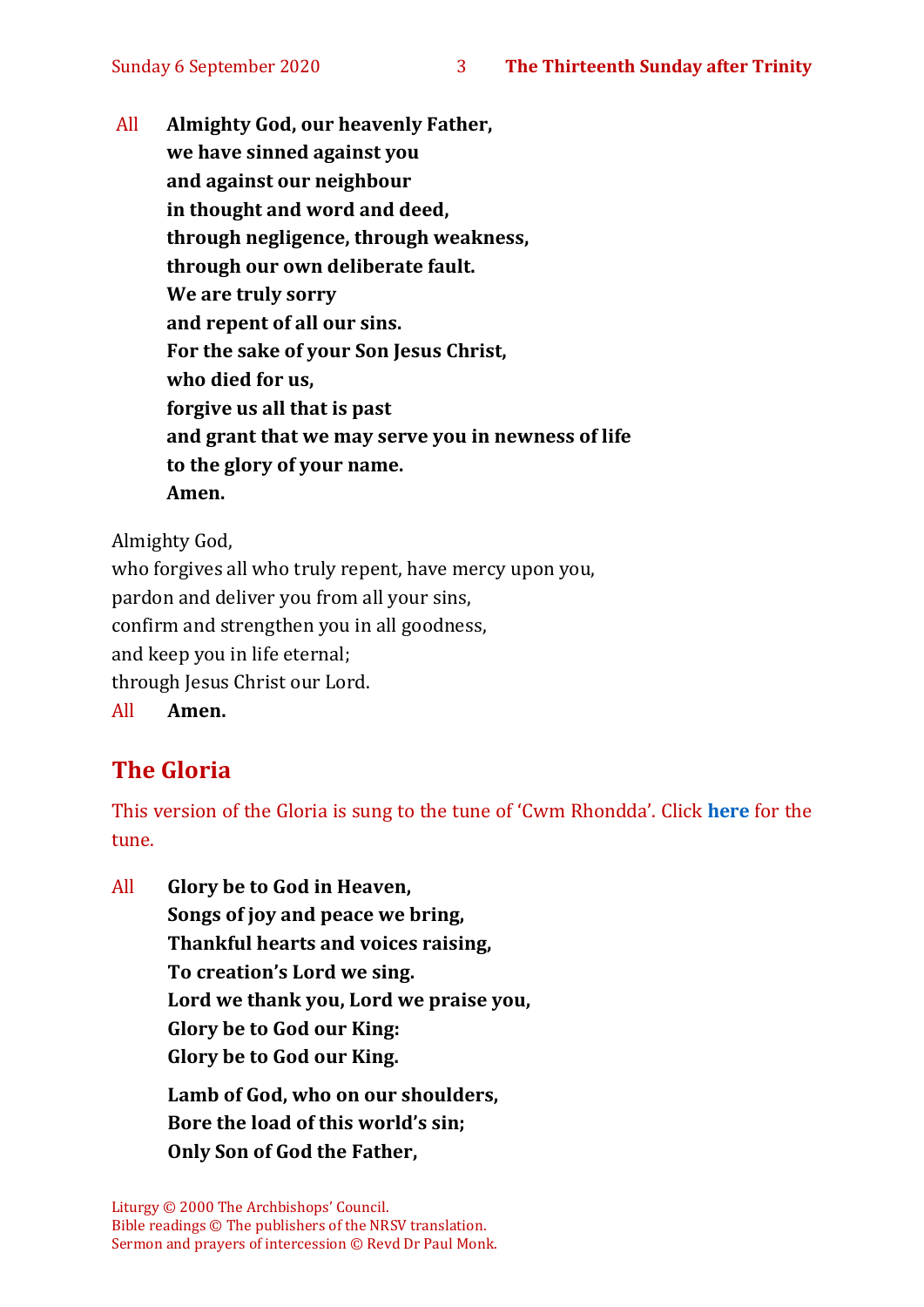**You have brought us peace within. Lord, have mercy, Christ have mercy, Now your glorious reign begin: Now your glorious reign begin.**

**You O Son of God are Holy, You we praise with one accord. None in heav'n or earth is like you, Only you are Christ the Lord. With the Father and the Spirit, Ever worshipped and adored: Ever worshipped and adored.**

# **The Collect for the Thirteenth Sunday after Trinity**

Almighty God, you search us and know us: may we rely on you in strength and rest on you in weakness, now and in all our days; through Jesus Christ our Lord. All **Amen.**

# **First reading**

A reading from the Book of the Prophet Ezekiel

God said to Ezekiel, 'Son of man, I have made you a watchman for the people of Israel; so hear the word I speak and give them warning from me.When I say to the wicked, "You wicked person, you will surely die," and you do not speak out to dissuade them from their ways, that wicked person will die for their sin, and I will hold you accountable for their blood. But if you do warn the wicked person to turn from their ways and they do not do so, they will die for their sin, though you yourself will be saved.

'Son of man, say to the Israelites, "This is what you are saying: 'Our offences and sins weigh us down, and we are wasting away because of them. How then can we live?'"Say to them, "As surely as I live, declares the Sovereign Lord, I take no pleasure in the death of the wicked, but rather that they turn from their ways and live. Turn! Turn from your evil ways! Why will you die, people of Israel?" ' *Ezekiel 33:7–11*

This is the Word of the Lord

#### All **Thanks be to God.**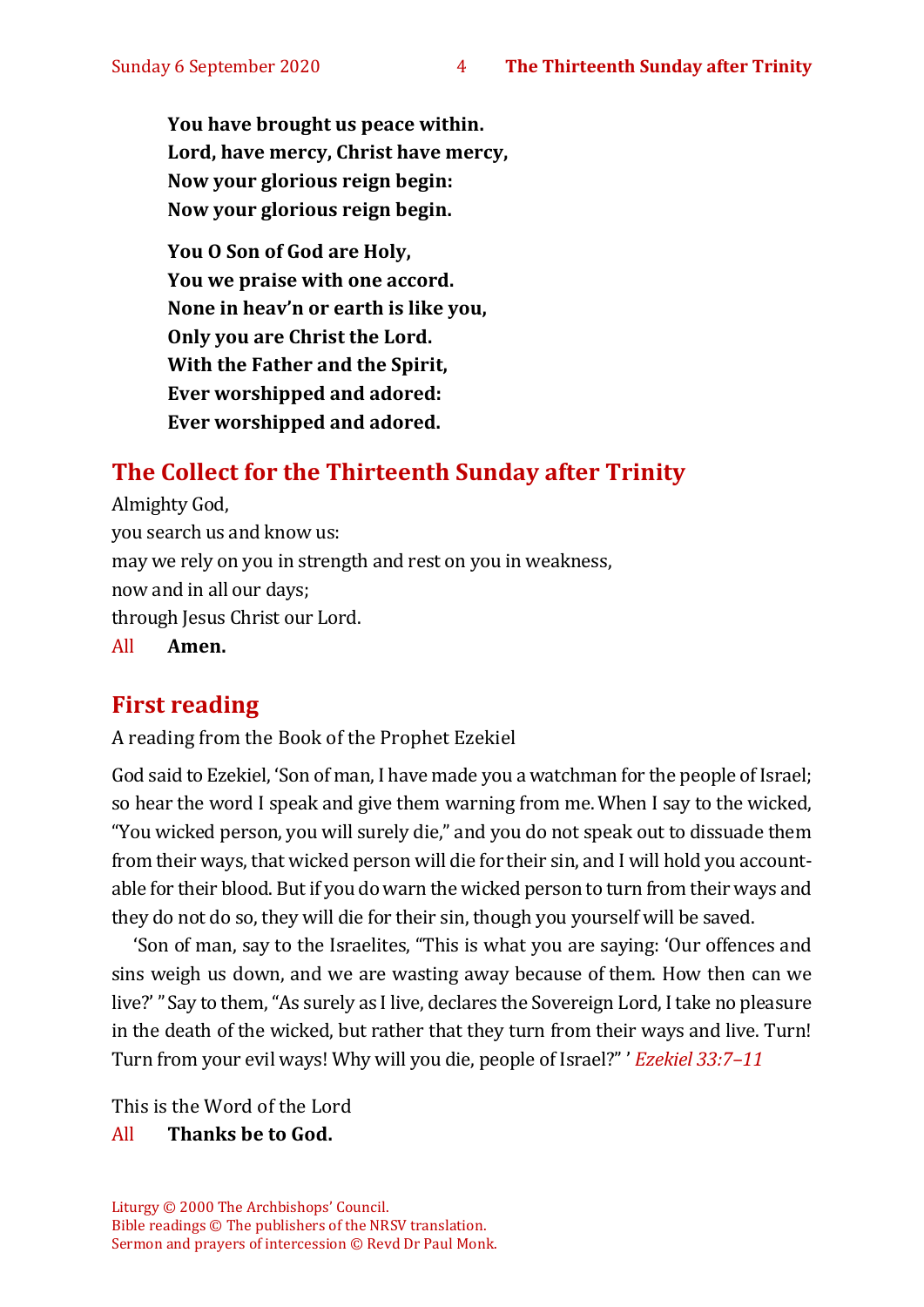# **Second reading**

A reading from St Paul's Letter to the Romans

Owe no one anything, except to love one another; for the one who loves another has fulfilled the law. The commandments, 'You shall not commit adultery; You shall not murder; You shall not steal; You shall not covet'; and any other commandment, are summed up in this word, 'Love your neighbour as yourself.' Love does no wrong to a neighbour; therefore, love is the fulfilling of the law.

Besides this, you know what time it is, how it is now the moment for you to wake from sleep. For salvation is nearer to us now than when we became believers; the night is far gone, the day is near. Let us then lay aside the works of darkness and put on the armour of light; let us live honourably as in the day, not in revelling and drunkenness, not in debauchery and licentiousness, not in quarrelling and jealousy. Instead, put on the Lord Jesus Christ, and make no provision for the flesh, to gratify its desires. *Romans 13:8–14*

This is the Word of the Lord

All **Thanks be to God.**

HYMN 2 **[We will glorify](https://www.youtube.com/watch?v=JjTi9S7hf18)** (please click on this link to hear the hymn)

# **Gospel reading**

Hear the Gospel of our Lord Jesus Christ according to Matthew

#### All **Glory to you O Lord.**

Jesus said, 'If another member of the Church sins against you, go and point out the fault when the two of you are alone. If the member listens to you, you have regained that person. But if you are not listened to, take one or two others along with you, so that every word may be confirmed by the evidence of two or three witnesses. If the member refuses to listen to them, tell it to the Church; and if the offender refuses to listen even to the church, let such a one be to you as a Gentile and a taxcollector. Truly I tell you, whatever you bind on earth will be bound in heaven, and whatever you loose on earth will be loosed in heaven.

'Again, truly I tell you, if two of you agree on earth about anything you ask, it will be done for you by my Father in heaven. For where two or three are gathered in my name, I am there among them.' *Matthew 18:15–20*

This is the Gospel of the Lord

#### All **Praise to you O Christ.**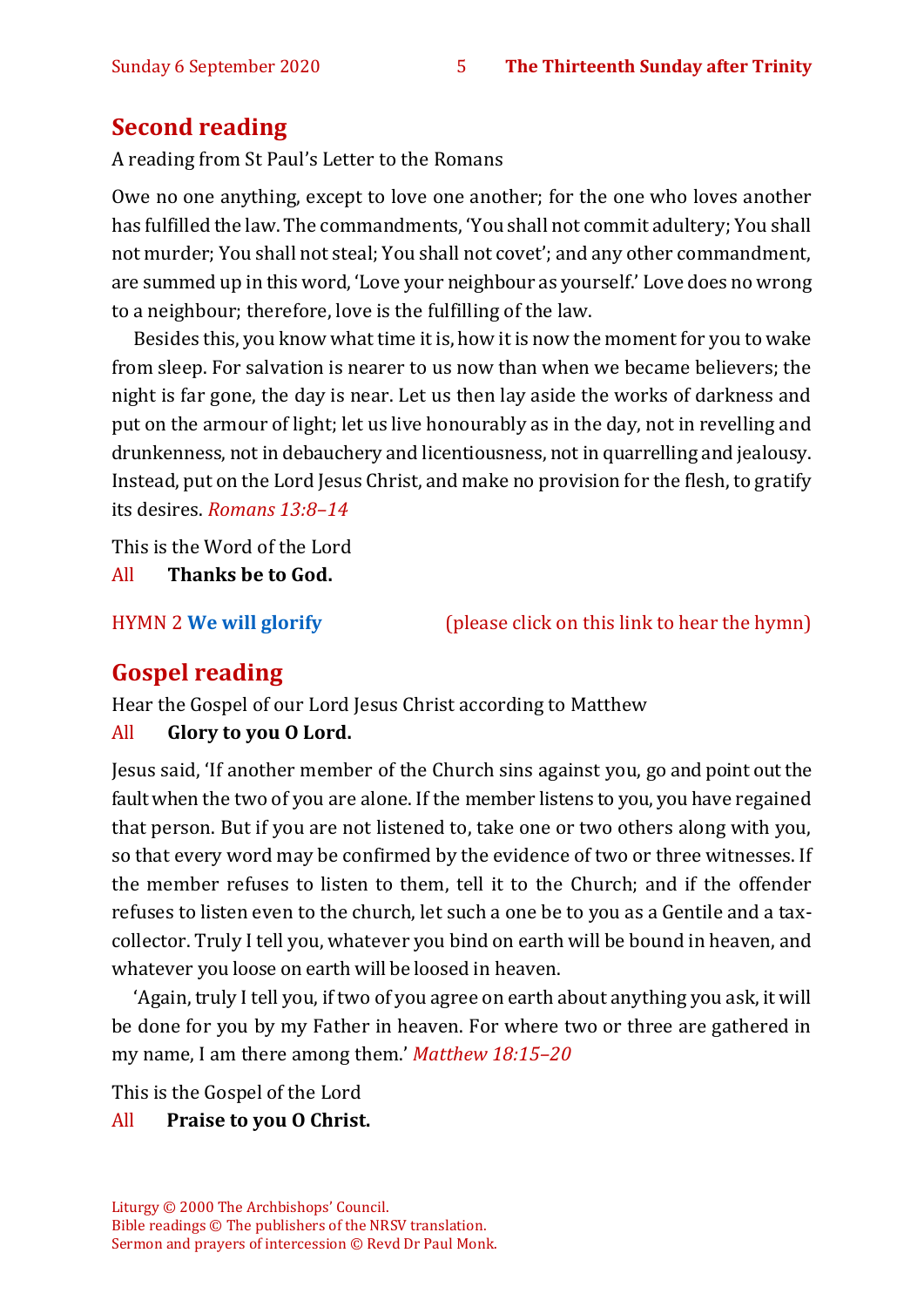#### **Sermon**

I talk with people quite often. I talk to doctors. I talk to counsellors, psychologists and teachers. That's why I know it's true: our country is overcome by an epidemic of fear. That fear is causing physical illnesses. It triggers all sorts of psychological disorders, so we are seeing the use of drugs and anti-depressants and tranquilisers in ever greater numbers. When distilled down, though, there are three fears that eat away at us.

The **first** and greatest of all fears is that of not being loved. Love is a basic requirement for a stable childhood and for a fulfilling life as an adult. Jesus in today's Gospel says we can loose the powers of heaven wherever we go, which means that members of a Church can choose to love one another with the love that comes from God. There is nothing in God's nature that is not loving. And if love reflects the nature of God then His love is eternal and infinite: life lived in God's love becomes so different from life before we knew Him that it can genuinely be described as 'new life'. And St Paul in his letter to a Church in Rome is merely rephrasing Jesus's New Commandment to love one another. Giving our lives to Jesus drives out the first fear because a Christian no longer needs to fear not being loved.

The **second** major fear is the fear of death. Because death is now a taboo, they are also afraid to share their fears. At heart, we not only fear the fact of dying but fear the unknown: what happens when I die? Will my soul live even if my body dies? The Christian who truly gives their life to Jesus knows what to expect: they have already encountered the God who waits for them when they pass from this world to the next. They met Him in the love that runs a true Church. Giving our lives to Jesus quells the second fear because a Christian knows what happens when we die.

The **third** fear concerns shame and punishment as a result of sin. Those fears may relate to past actions that were indeed awful but many actions will have been trivial. Jesus talks often about God's willingness to forgive us if we repent and forgive each other (the two are interrelated: think of the Lord's Prayer). If in doubt, remember the Parable of Prodigal Son in which Jesus paints a picture of God being like a parent who forgives unconditionally. It's true that God will one day judge our wrongs, but the central message of Christianity is forgiveness of sins. If we repent, there will be no sins to judge. That's why today's Gospel reading shows Jesus trying to bring about repentance and forgiveness. He goes further and suggests that forgiveness is an true property of a genuine Church. Giving our lives to Jesus drives away the third fear: we no longer need to fear shame because we no longer need to fear judgement.

We grow into the love of God as we grow into discipleship. We also grow into a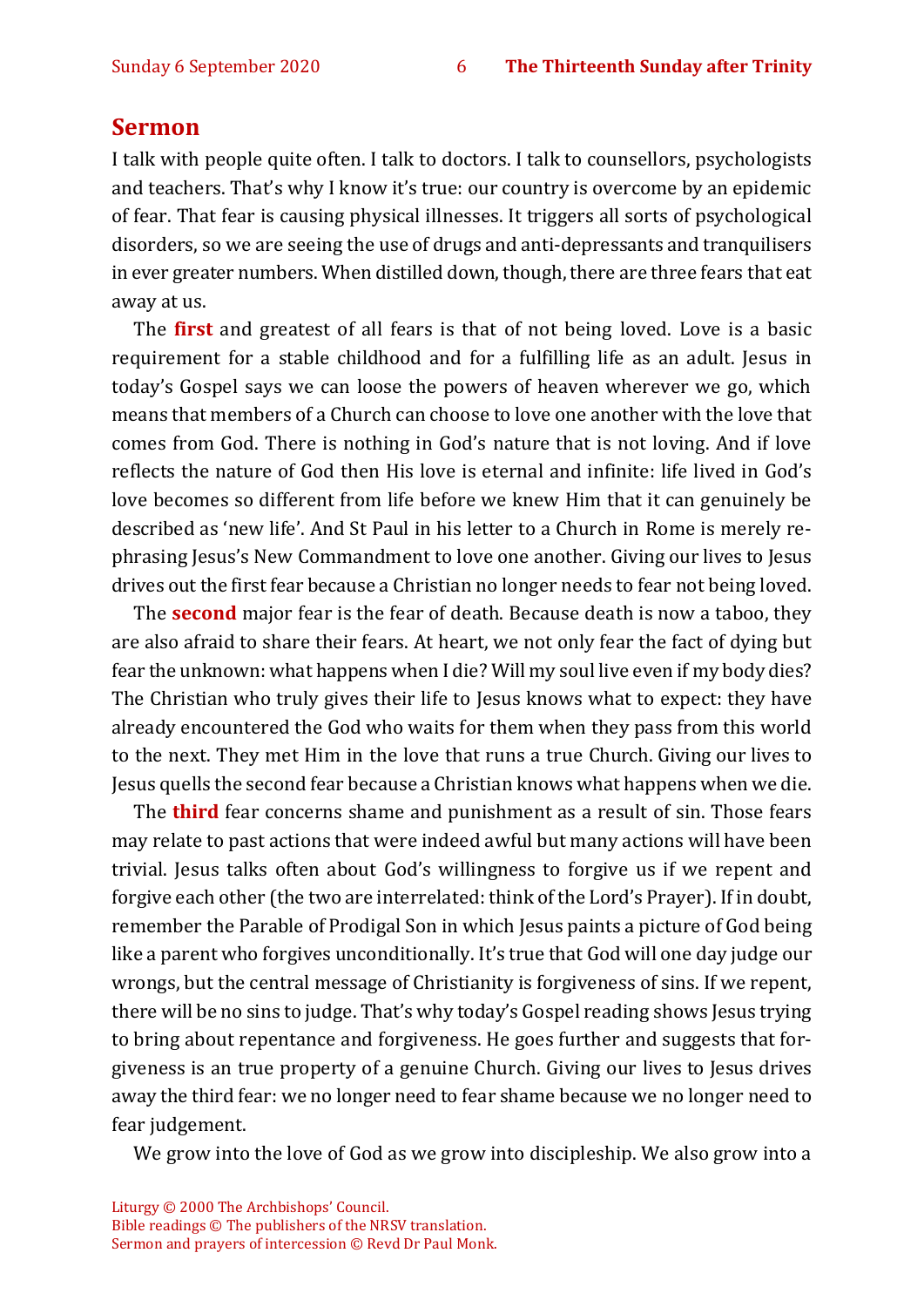knowledge that we are loved. In fact, all these fears diminish as we grow into a relationship with God. As the old hymn says, 'Turn your eyes upon Jesus, and look at his wonderful face. And the things of this world will grow strangely dim in the wonder of his grace.' Christians over two millennia have tried it and found it is true.

# **The Creed**

Do you believe and trust in God the Father,

the source of all being and life,

the one for whom we exist?

#### All **We believe and trust in him.**

Do you believe and trust in God the Son, who took our human nature, died for us and rose again?

#### All **We believe and trust in him.**

Do you believe and trust in God the Holy Spirit, who gives life to the people of God and makes Christ known in the world?

#### All **We believe and trust in him.**

This is the faith of the Church.

All **This is our faith. We believe and trust in one God, Father, Son and Holy Spirit. Amen.**

# **Prayers of intercession**

Loving heavenly Father, thank you for loving us. Teach us how to love and how to live in your love. Help us to grow into a phrase from your scriptures, that 'Perfect love drives out all fear.'

Lord, in your mercy

#### All **Hear our prayer**

Loving Lord, we pray for your Church. We ask that you will help us to forgive and be merciful; that you will help us to grow in humility an accept the forgiveness of others, and thereby generate a Church of power and great holiness.

Lord, in your mercy

#### All **Hear our prayer**

Liturgy © 2000 The Archbishops' Council. Bible readings © The publishers of the NRSV translation. Sermon and prayers of intercession © Revd Dr Paul Monk.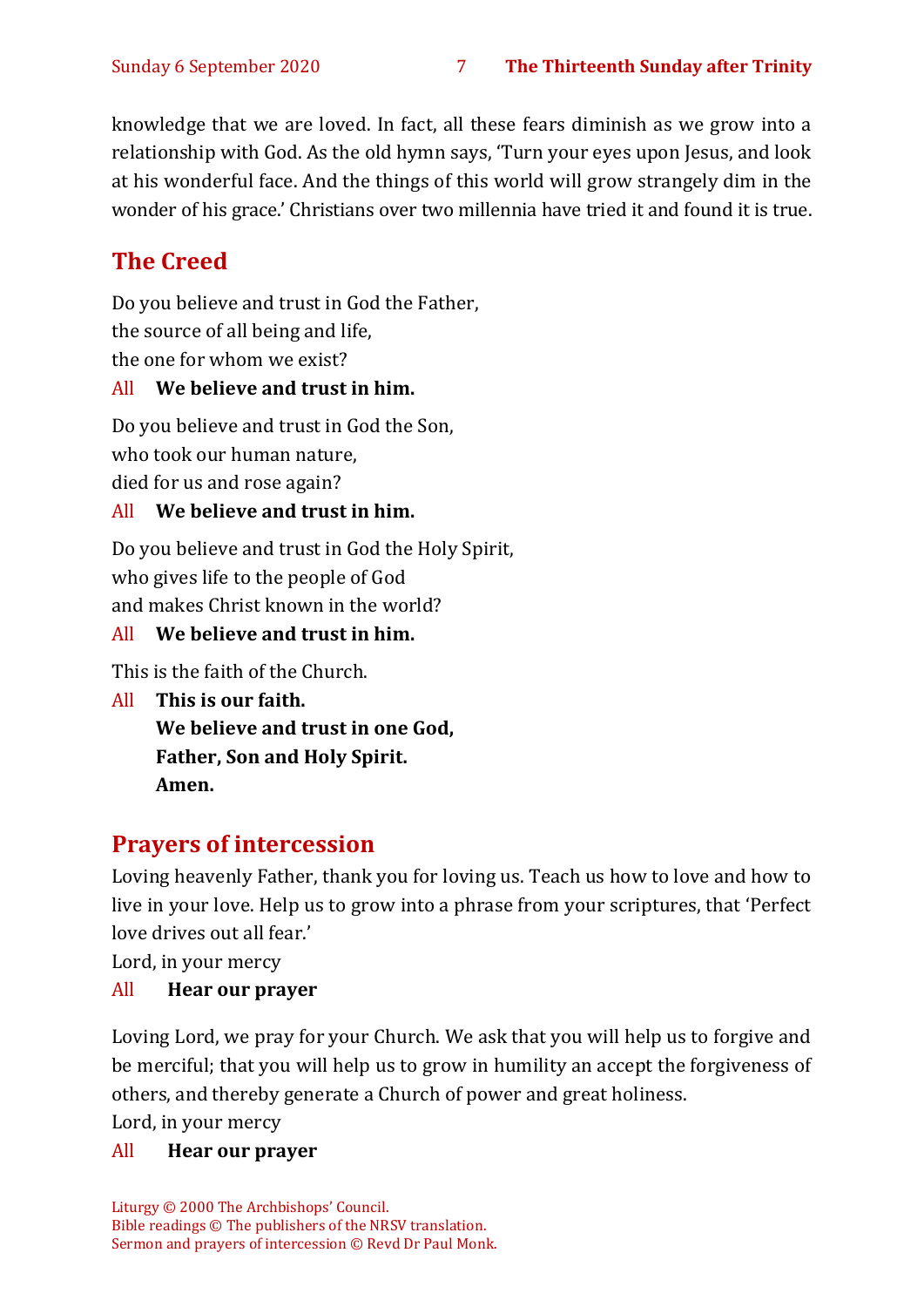Loving God, Lord of life, we pray for the world. We ask that you will help the downtrodden and inspire those with power to use their influence for good. Lord, in your mercy

#### All **Hear our prayer**

Loving Saviour, we pray for our friends, families, neighbours and colleagues. As we picture them in our mind's eye, we ask that you will touch their lives at their point of greatest need.

Lord, in your mercy

#### All **Hear our prayer**

Dearest God, we pray for those who have died; especially, for those who've died today, died alone, or died unprepared. We ask for your comfort on those who grieve and mourn, that you will give them the comfort that comes from knowing you. Lord, in your mercy

#### All **Hear our prayer**

Merciful Father,

All **accept these prayers for the sake of your Son, our Saviour Jesus Christ. Amen.**

# **The peace**

The fruit of the Spirit is love, joy and peace.

The peace of the Lord be always with you,

#### All **And also with you.**

HYMN 3 **[Cast your eyes upon Jesus](https://www.youtube.com/watch?v=eg4emf9xc2c)** (please click on this link to hear the hymn)

The liturgy of the Communion Service appears below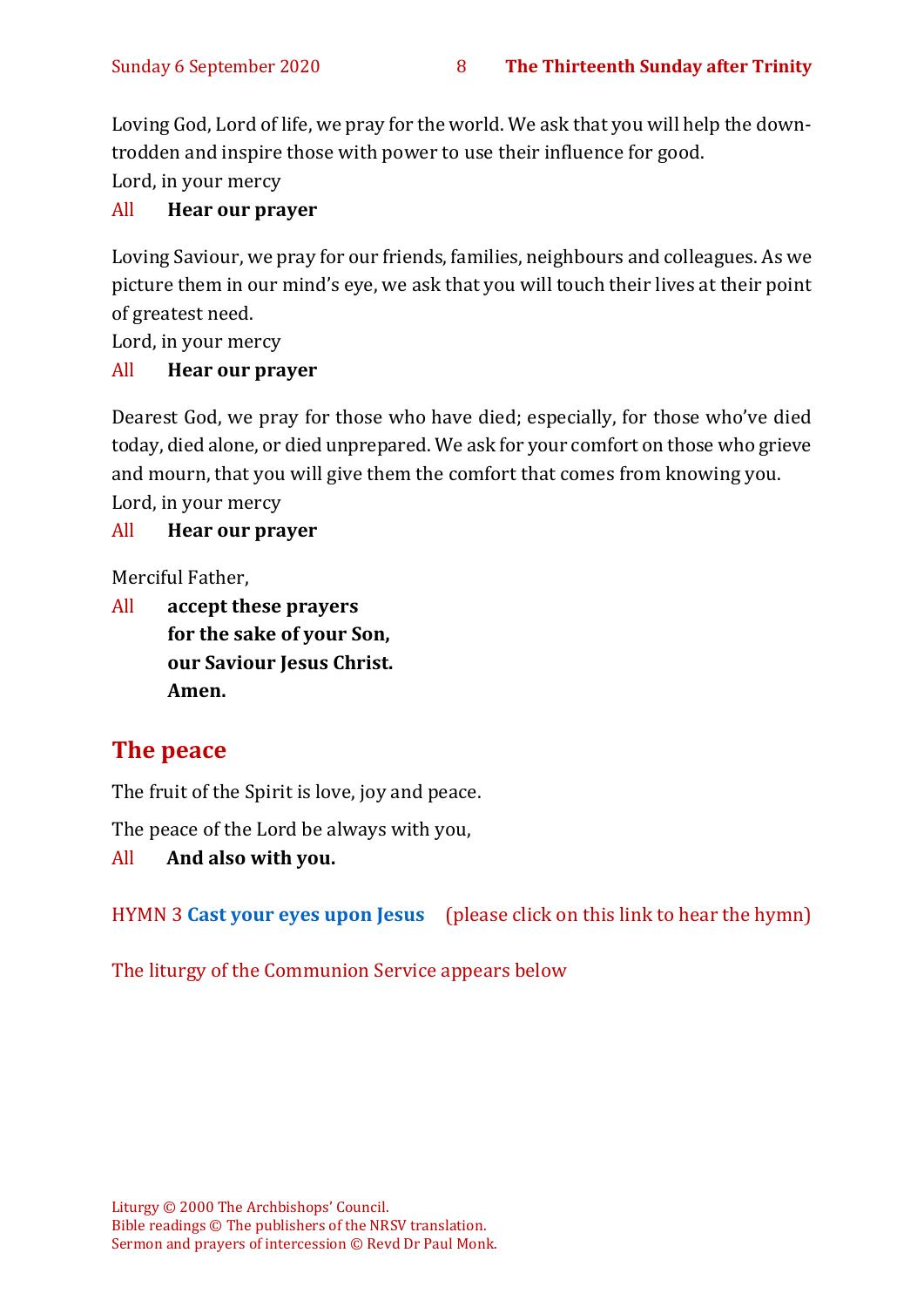# The Dismissal

The Lord bless you and keep you. The Lord make his face to shine upon you and be gracious to you. The Lord lift up the light of his countenance upon you and give you his peace; and the blessing of God the Almighty: Father, Son, and Holy Spirit, be with you now and remain with you always. All **Amen.**

HYMN 4 **[Shine Jesus shine](https://youtu.be/7OIwSQmyCg4)** (please click on this link to hear the hymn)

Go in peace to love and serve the Lord.

All **In the name of Christ. Amen.**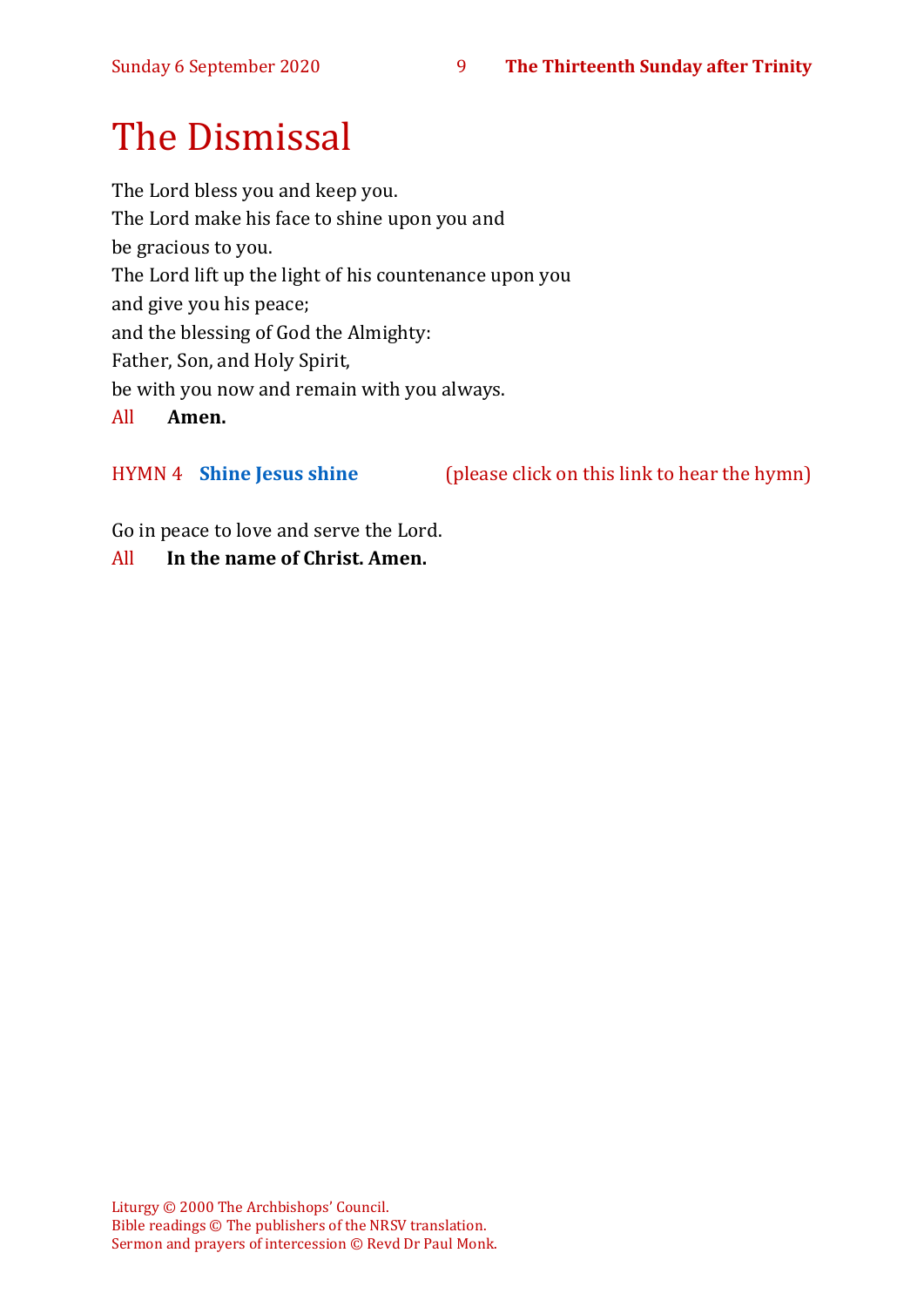# The Liturgy of the Sacrament

# Eucharistic Prayer (prayer E)

The Lord be with you

### All **and also with you.**

Lift up your hearts.

#### All **We lift them to the Lord.**

Let us give thanks to the Lord our God.

#### All **It is right to give thanks and praise.**

Father, you made the world and love your creation. You gave your Son Jesus Christ to be our Saviour. His dying and rising have set us free from sin and death. And so we gladly thank you, with saints and angels praising you, and saying,

All **Holy, holy, holy Lord, God of power and might, heaven and earth are full of your glory. Hosanna in the highest. Blessed is he who comes in the name of the Lord. Hosanna in the highest.**

We praise and bless you, loving Father, through Jesus Christ, our Lord; and as we obey his command, send your Holy Spirit, that broken bread and wine outpoured may be for us the body and blood of your dear Son.

On the night before he died he had supper with his friends and, taking bread, he praised you. He broke the bread, gave it to them and said: Take, eat; this is my body which is given for you; do this in remembrance of me.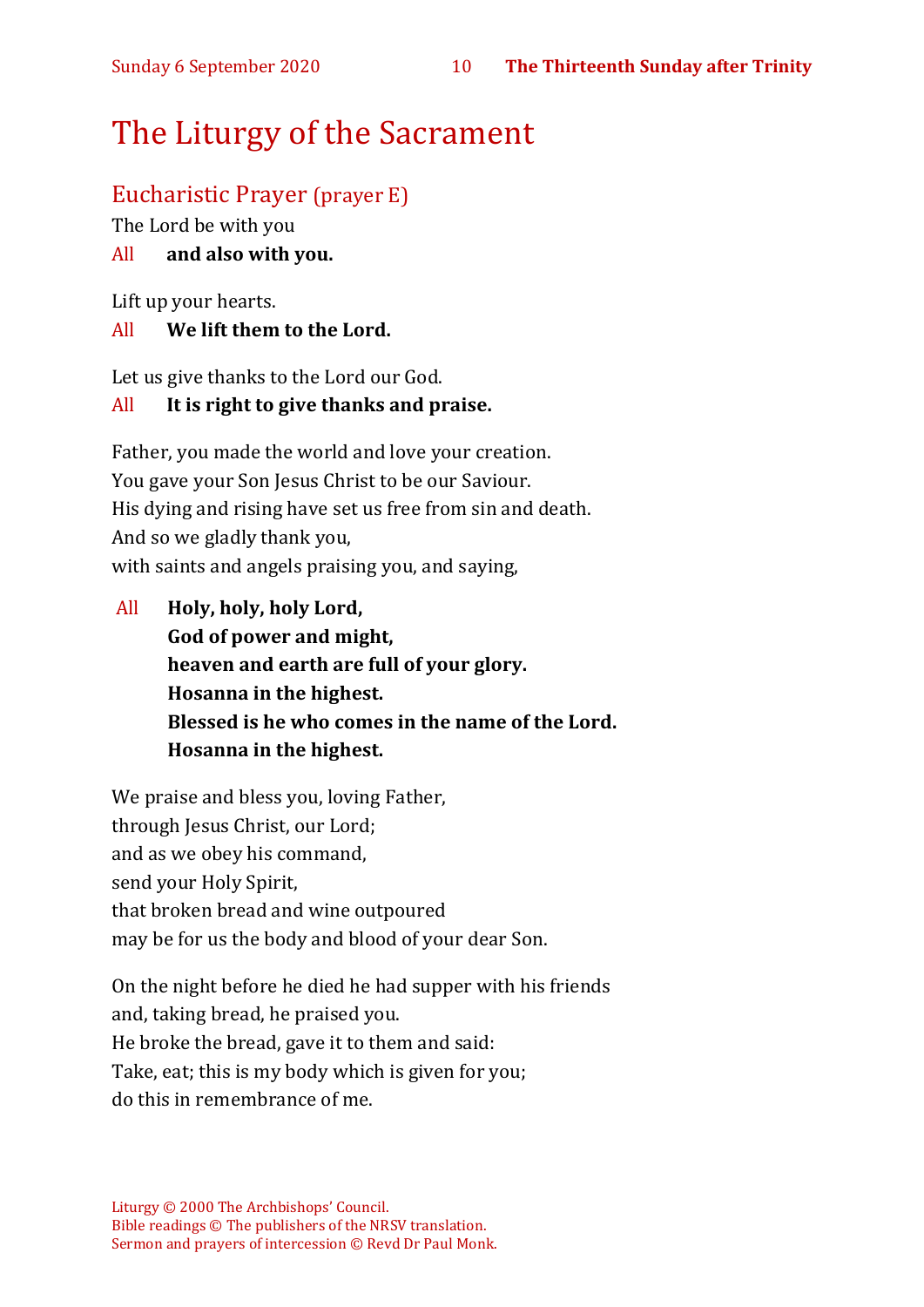When supper was ended he took the cup of wine. Again he praised you, gave it to them and said: Drink this, all of you; this is my blood of the new covenant, which is shed for you and for many for the forgiveness of sins. Do this, as often as you drink it, in remembrance of me.

So, Father, we remember all that Jesus did, in him we plead with confidence his sacrifice made once for all upon the cross.

Bringing before you the bread of life and cup of salvation, we proclaim his death and resurrection until he comes in glory.

Great is the mystery of faith:

All **Christ has died. Christ is risen. Christ will come again.**

Lord of all life, help us to work together for that day when your kingdom comes and justice and mercy will be seen in all the earth.

Look with favour on your people, gather us in your loving arms and bring us with all the saints to feast at your table in heaven.

Through Christ, and with Christ, and in Christ, in the unity of the Holy Spirit, all honour and glory are yours, O loving Father, for ever and ever.

#### All **Amen.**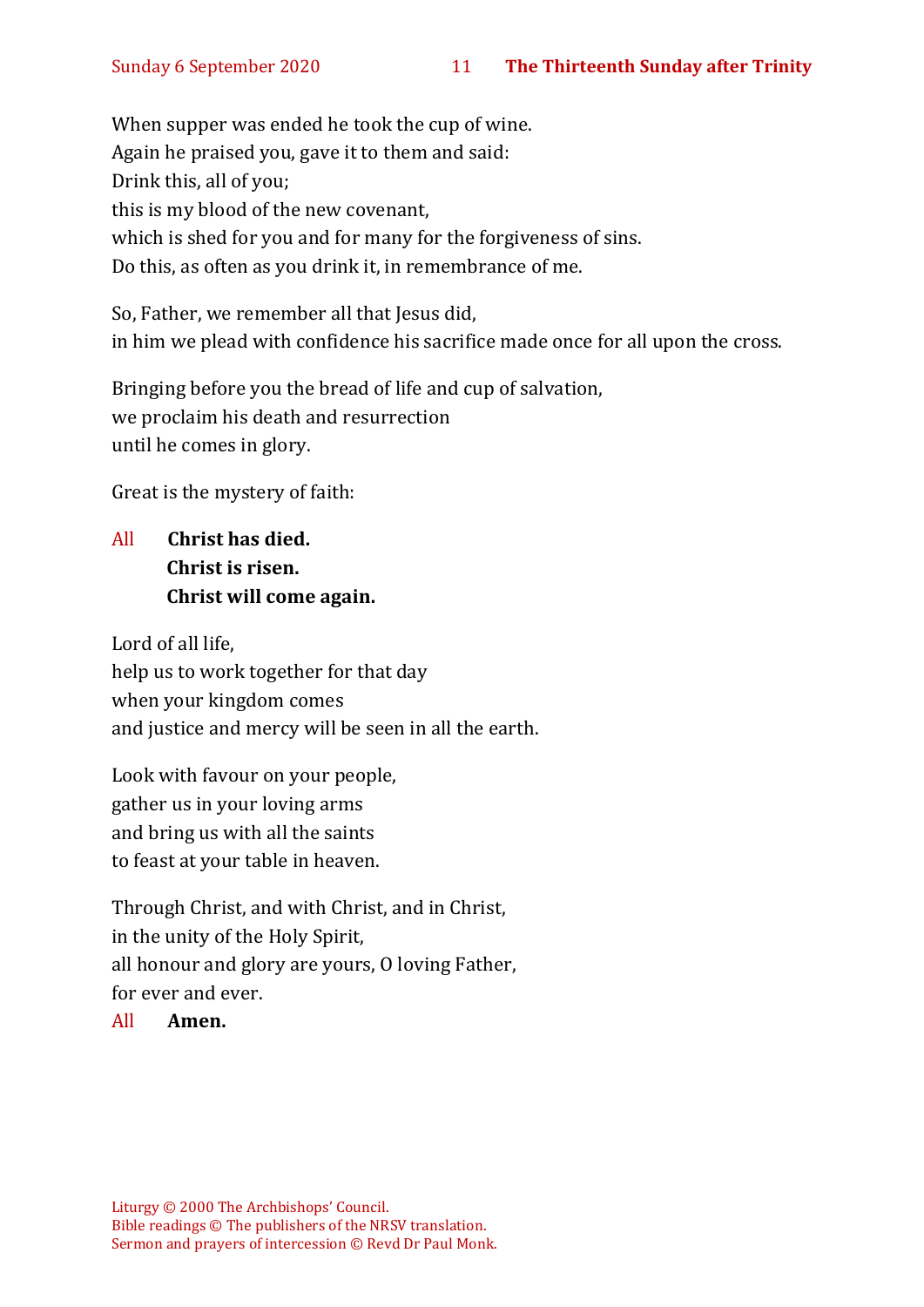# The Lord's Prayer

As our Saviour taught us, so we pray

All **Our Father in heaven, hallowed be your name, your kingdom come, your will be done, on earth as in heaven. Give us today our daily bread. Forgive us our sins as we forgive those who sin against us. Lead us not into temptation but deliver us from evil. For the kingdom, the power,** 

**and the glory are yours now and for ever. Amen.**

# Breaking of the Bread

We break this bread to share in the body of Christ.

- All **Though we are many, we are one body, because we all share in one bread.**
- All **Lamb of God,**

**you take away the sin of the world, have mercy on us.**

**Lamb of God, you take away the sin of the world, have mercy on us.**

**Lamb of God, you take away the sin of the world, grant us peace.**

Draw near with faith. Receive the body of our Lord Jesus Christ which he gave for you, and his blood which he shed for you. Eat and drink in remembrance that he died for you, and feed on him in your hearts by faith with thanksgiving.